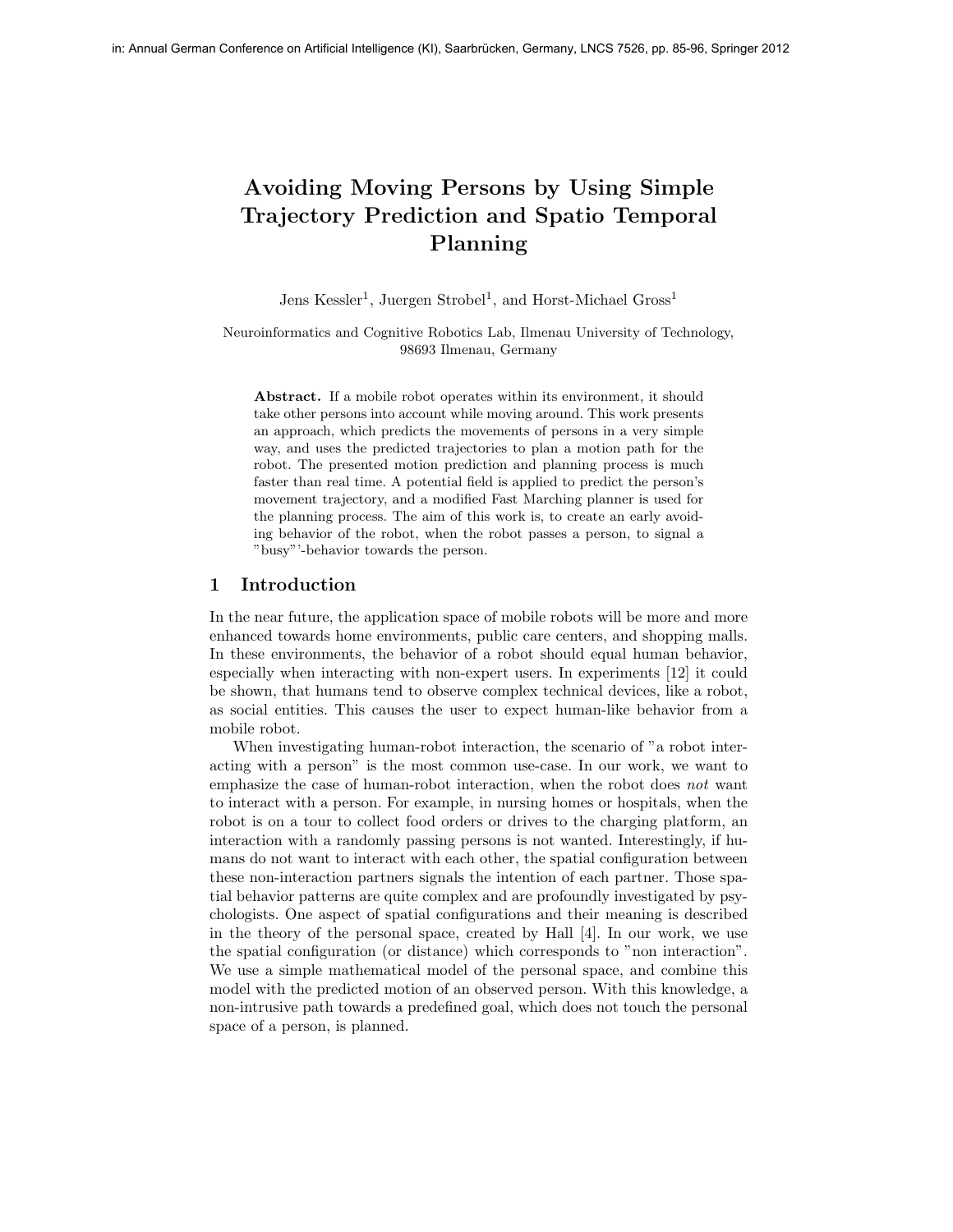

Fig. 1. The idea of the presented approach: the robot should be able to politely pass a moving person. To do so, the person path is predicted (see a)) and the personal space of the person is used in a spatio-temporal planning process to compute a feasible path. In b), a planning wave is propagated from the robot origin towards the goal (cross). This wavefront is deformed by the obstacles as well as the moving personal space from the predicted trajectory. When the goal is reached by the wavefront, the robot path could be extracted from calculated travel times.

Related work: A lot of work was done to investigate, if the model of the personal space, originally created from human-human interaction patterns, is also valid for human-robot interaction [2, 17]. Indeed, spatial configurations carry information about the intention of interaction partners, and are similar to the findings of Hall. The personal space is used regularly in robotic applications to solve tasks like approaching a person [8, 16] or path planning [15].

The benefit of the method of Svenstrup[16] is, to deal with changing person positions in a reactive way, but could get stuck in local minima due to the potential field motion control. The method of Sisbot[15] is only defined in an static environment, and does not consider time during the planning phase, so it could not incorporate moving persons. Anyhow, it uses the same simple personal space model than our approach. In [10], a rule based behavior was constructed to pass a person in a feasible distance in straight floors. Since this behavior was completely rule-based, it only works in floor-like environments and fails in unforeseen situations or environments, where the rules are not applicable. To our knowledge, there are no additional known publications on the topic of politely passing a moving person. However, there are many approaches which concern spatio-temporal path planning, which is a basic technique of our approach. The most advanced methods operate on planning trees. For example in [13, 9], lattice graphs are used to create a tree with spatial and temporal information, as long as the motion prediction of the moving objects are certain. In case of uncertain predictions, the algorithm only uses static spatial knowledge to plan further. This algorithm is very time consuming and is not processable in real time on a robot system. Another approach is presented by [6] and [8], where expanding random trees are used to create an collision free path in space and time to steer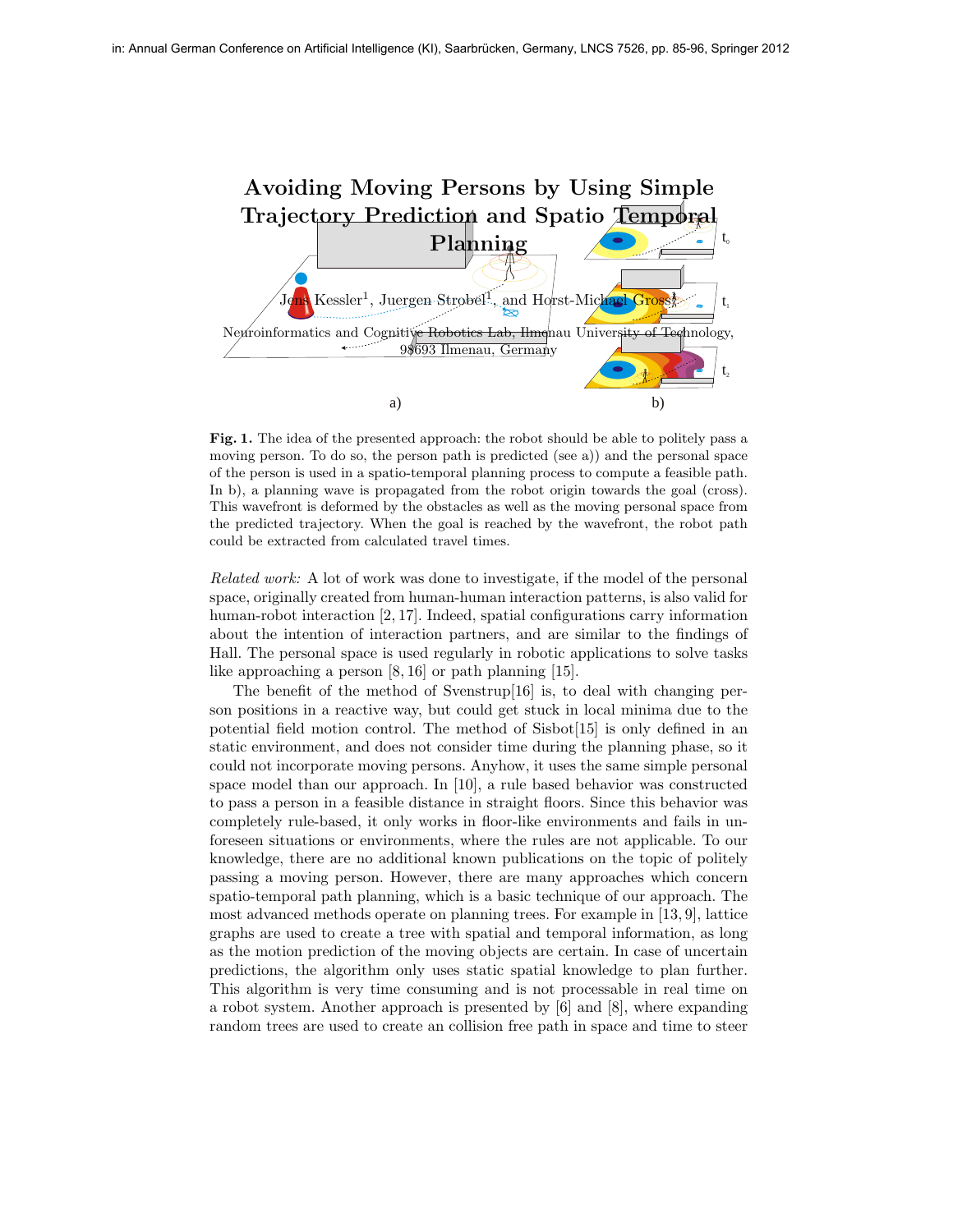a rob ${\bf A}$ v ${\bf D}$ iding r ${\bf M}$ oving r ${\bf P}$ ersons by m ${\bf U}$ sing ri ${\bf S}$ impleatiotemporal information in state space, but fail when the robot deviates from the temp**rial information ipstate space on** the and in spatio Temporal in the<br>planned path in space or time. I<u>n such cases</u>, large parts of the tree have to be re-calculated. In this work, a mo**dificant stag** of the Fast Marching planner [14] is used to enable the robot to find an optimal path, even when minor deviations from the optimal path occur. When incorporating moving objects into the  $_{\rm spatio\text{-}tem}$ Jens l $\rm \tilde{K}$ øsslern $_{\rm ng}^1$ yens ens. Strobel $_{\rm Ind}^1$ dan d $_{\rm eff}$ ldans t $_{\rm p}$ Michaelt i Gross $_{\rm a\text{-}sun}$ prediction of the motion trajectory of that object. It depends on the given task, to what time interval this prediction has to be useful. In our task, the motion trajectory is predicted in a duration of 10 seconds. A large set of prediction algorithms exist, mostly using probability densities, which are build upon a large set of trajectory observations [7, 1]. The disadvantage of these approaches is the need of an exhaustive data collection of trajectories over a long time. We prefer an out-of-the-box approach, where the trajectory of a person is predicted using the current motion direction and a potential field, presented in [6], to predict the person movement for the next few seconds. Neuroinformatics and Cognitive Robotics Lab, Ilmenau University of Technology, 98693 Ilmenau, Germany

Presented approach: A modified version of the Fast Marching Method (see [14]) is used to propagate a virtual traveling wave into the environment. The passing times of the wavefront through each point in space could be afterwards used to extract an optimal path. The passing time of the wavefront is determined by physical correct simulation of the wave. The travel speed in each point is directly related to the maximal driving speed of the robot, and the restrictions of traveling speed coming from the static and dynamic environment. The static restrictions are the obstacles. The dynamic restrictions of the environment are considered to come from the predicted motion trajectories of a person. A potential field method is used to predict the trajectory of the moving person. A brief overview of the key idea of the presented approach is shown in figure 1. The prediction method is described in detail in section 2, while the modified planning algorithm is presented in section 3. The paper is concluded by a set of experiments in section 4.

## 2 Prediction of the person's trajectory

In this section, the prediction of the person's trajectory is presented. A very simple, physically inspired model, also known as potential field, is proposed. This model is often used in robot navigation to avoid obstacles or approach a target, but here, it is used to predict near-future person movement for the next seconds. Note, that short time estimators, like the prediction step of a Kalman filter or the motion model of a particle filter, are not sufficient to predict a trajectory over several seconds. These approaches assume piecewise linear motion, like this approach also did, but the estimation is corrected by consecutive observations during each time step, which are not available on longer prediction periods. Our "correction" is done by the method of potential fields. The key idea is, to model the environment as a set of point like electric charges, which create an electrical field. This field could affect other charges by applying a force towards them. Two forces are modeled to predict the motion trajectory. First, the pushing force of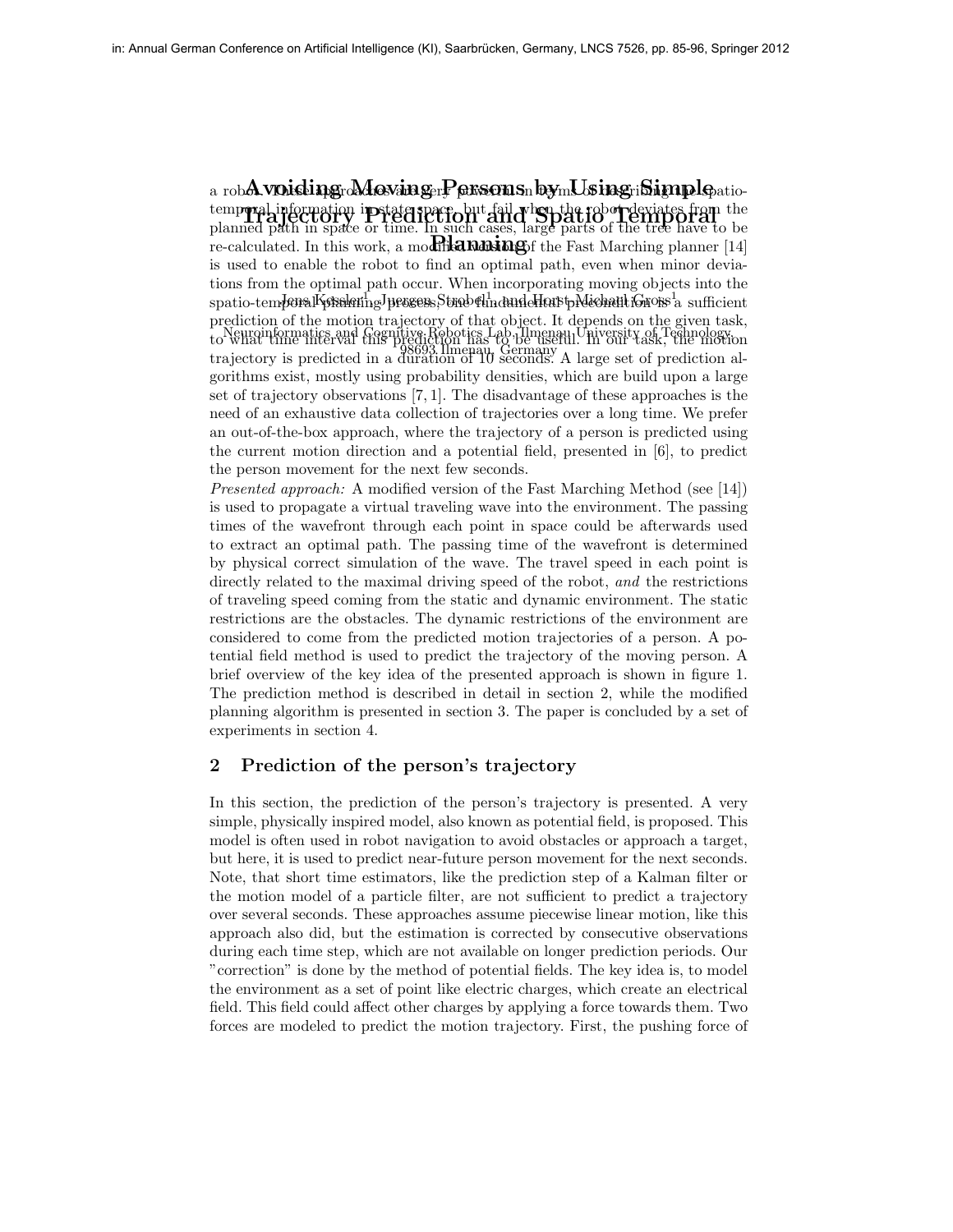$_{\rm obsta}$ Av $\bf{\dot{o}}$ iding  $_{\rm p}$ Moving $_{\rm a}$ I $_{\rm B}$ ers $\bf{o}$ ns $_{\rm y}$ by $_{\rm a}$ J $_{\rm d}$ sing $_{\rm i}$ Simple $_{\rm cond,}$ the pulling force of an infinite virtual target line in front of the person is modeled the properties of an uppredictual off search of the person is mailed<br>to move the person forward. This line has a constant position, relative to the current person position. Next, a **Letanning** ption of the potential field model for an arbitrary configuration of charges is given.

## 2.1 The Jost Russiandr Fightergen Strobel<sup>1</sup>, and Horst-Michael Gross<sup>1</sup>

 $\rm{The}$   $\rm{up}$  and  $\rm{up}$  and  $\rm{up}$  and  $\rm{up}$  and  $\rm{up}$  and  $\rm{up}$  and  $\rm{up}$  and  $\rm{up}$  and  $\rm{up}$  and  $\rm{up}$  and  $\rm{up}$  and  $\rm{up}$  and  $\rm{up}$  and  $\rm{up}$  and  $\rm{up}$  and  $\rm{up}$  and  $\rm{up}$  and  $\rm{up}$  a different ways. The theoretical background, chow as harges could create a force, is identical in both cases. To calculate a force, coming from a generic set of charges at different positions  $x_i$ , the electric field at a position x is defined as:

$$
E(x) = \sum_{i=0}^{n} Q_i^{-} \cdot \frac{x - x_i}{|x - x_i|^3}
$$
 (1)

The resulting force on a negative charge is proportional to the vector  $E(x)$ . To compute the pushing forces of the obstacles, a grid based world representation is used. If a cell contains an obstacle, a negative charge is defined there. A free cell does not contain any charge. The resulting vector of the electric field could be preprocessed in each free cell  $x_f$  by evaluating the obstacle cells in a circular neighborhood C of that cell.

$$
\boldsymbol{E}_{obs}(\boldsymbol{x}_f) = \sum_{i=0}^n 1 \cdot \frac{\boldsymbol{x} - \boldsymbol{x}_i}{|\boldsymbol{x} - \boldsymbol{x}_i|^3}, \ (\boldsymbol{x}_i \in C(\boldsymbol{x}_f)) \cap (\boldsymbol{x}_i = obstacle)
$$
(2)

The person itself is attracted by an infinite virtual line of positive charges. The position of that line is constant relative to the person. An example setting is shown in figure 2. This pulling field is defined by the infinite virtual target line L in front of the person, consisting of an infinite number of charges. Theoretically, the equation of the resulting vector could be formulated as:

$$
E_{target}(x_f) = \int_{i=-\infty}^{\infty} -1 \cdot \frac{x - x_i}{|x - x_i|^3} dx_i , \ x_i \in L(x_f)
$$
 (3)

If the line is always tangential towards the person's view direction, each point at line L could be paired with a corresponding (mirrored) point, where the sum of the corresponding field vectors directs towards the view direction. So, the final sum is an infinite number of vectors, pointing towards the view direction. Points, which are far away, apply nearly tangential forces, which are also very small, and so the sum of all these forces remains a finite number. Considering these facts, the resulting force from the tangential line could be approximated by a constant force in view direction of the person, where the strength is a parameter of the prediction algorithm. So, the overall resulting force is the vector sum of a force towards the current view direction, and a disturbing force, sourced by the obstacle configuration:

$$
F(x) = Q^{-}(E_{obs}(x) + E_{target}(x))
$$
\n(4)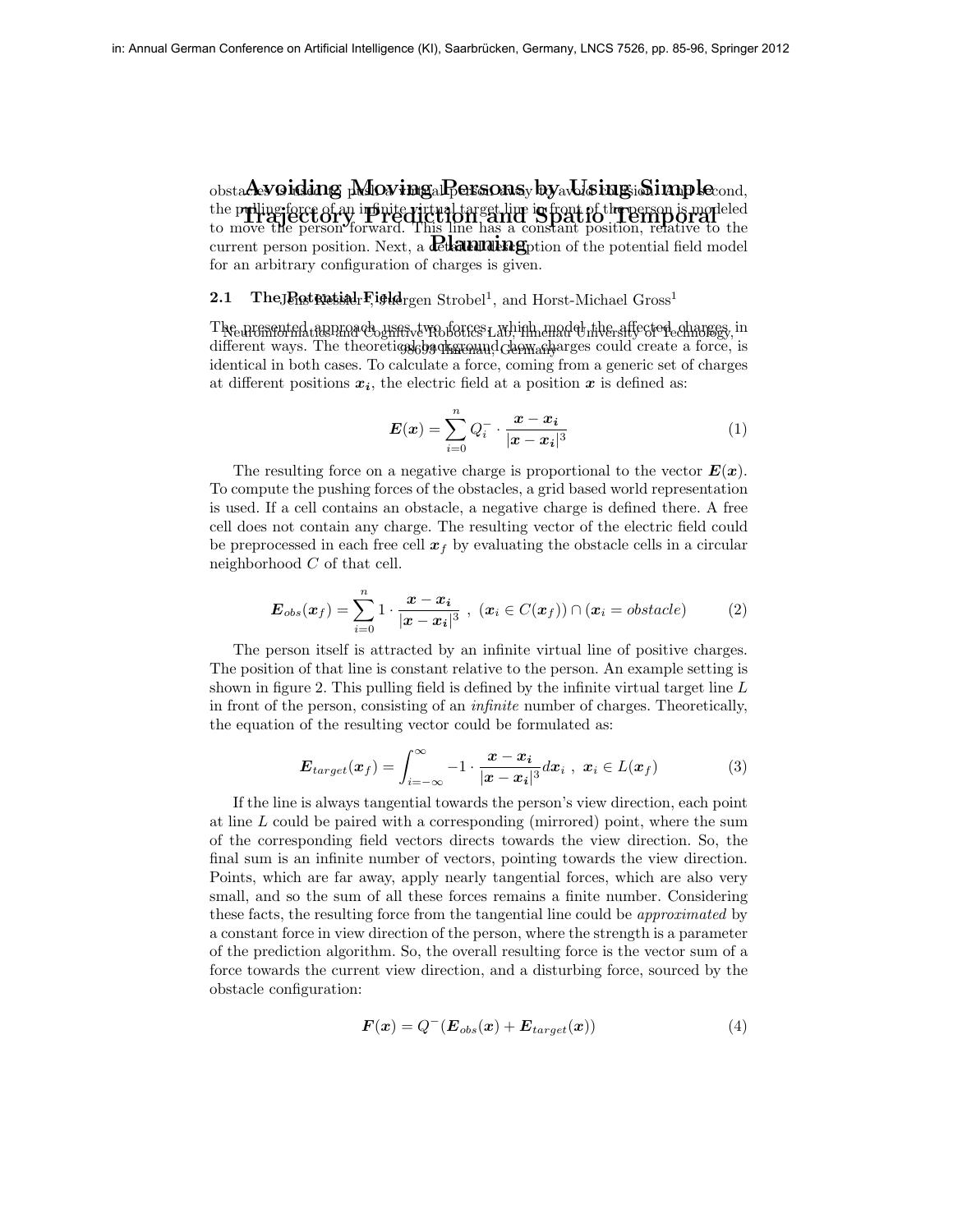

Since the vector field  $E_{obs}(x)$  is only determined by the obstacle configuration, it could be processed off line. In such a way, the calculation of the resulting force  $F(x)$  is a very efficient operation.

### 2.2 Motion Prediction

The idea of predicting the trajectory is simply, to simulate the movement of a zero-mass, charged particle by considering the force  $F(x_i)$  in the currently predicted position  $x_j$ , applied to the particle. Here, only the preprocessed static electric field is needed and a valid person position and walking direction of the person. A sufficient prediction of the person's trajectory for the next ten seconds could be provided by calculating the motion of the charged "person particle". If the motion of a charged particle within the resulting force field should be processed, the well known momentum equation could be used for that:

$$
m \cdot \mathbf{v}_{t+1} = m \cdot \mathbf{v}_t + \mathbf{F} \cdot \Delta t
$$
  

$$
\mathbf{v}_{t+1} = \mathbf{v}_t + \mathbf{F}/m \cdot \Delta t
$$
 (5)

Here,  $m$  denotes the mass of the charged particle,  $v_n$  denotes the speed at time n, and  $\Delta t$  is the time interval for one simulation step. It could be seen, that the mass influences the update of the speed. With a huge mass, the speed update is fairly slow and could lead to collisions. This changes, when the mass tends to small values, since than the speed tends to infinity and the speed vector tends to follow only the force vector  $\boldsymbol{F}$ . Since a collision free path of the person should be constructed, the particle should mainly react on the resulting force F, and only an approximation of the momentum equation is used to update the current person speed:

$$
\boldsymbol{v}_{t+1} = 0 + |\boldsymbol{v}_t| \cdot \frac{\boldsymbol{F}}{|\boldsymbol{F}|} \cdot \Delta t \tag{6}
$$

It could be seen, that the mass of the particle is defined by  $m = |F|/|v_t|$  and the speed direction of the previous motion step is not used. This assumption differs from a physical plausible approach. By re-defining the momentum equation,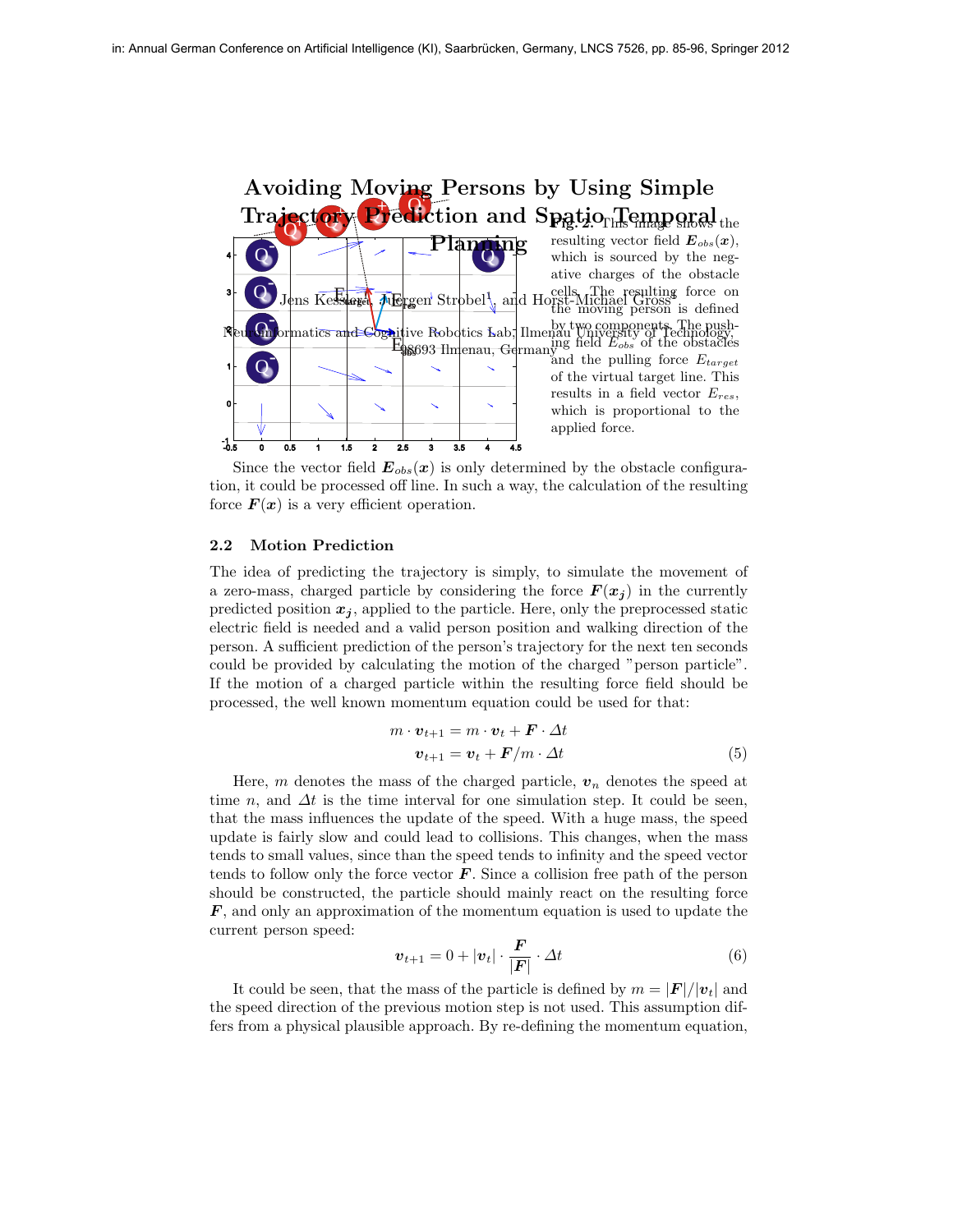

Fig. 3. In image a), the details of the interpolation of one cell element of the wavefront are shown. They are described in detail in the text. On the right side b) a full simulation step is shown, where the personal space intersects the wavefront. Note, that only the marked elements of the wavefront are investigated for the current speed configuration. The wavefront is only updated with the current configuration until the elements reach the simulation time  $t + \Delta t$ , shown in b1). Afterwards, the personal space configuration is updated to  $t + \Delta t$  and the propagation of the wave is executed, until  $t + 2\Delta t$  is reached (see b2)).

only the direction of the person prediction is influenced by the potential field and the absolute value of the person speed is left constant. The trajectory of the moving person is calculated by sequentially applying equation 6. The predicted person's path is used for the robot's motion planning.

## 3 The Adapted Fast Marching Planner

The most common planning approaches [3, 5] use only binary values to encode cell traversability and have to create graphs from these binary information to compute optimal paths. In our approach, the Fast Marching Method from Setian [14] is used for robot path planning. It also operates on a regular grid. Each grid cell contains a cost value, that reflects the speed a wavefront is able to travel through this cell. Small values are assigned to cells, which should not be penetrated by the wavefront, like obstacles, whereas high values are assigned to free space and the wave can travel freely. Anyhow, all positive real values can be applied to the map cells, which is the major advantage of this planning method. Fast Marching computes to which time the wavefront crosses a cell. Our main idea is to calculate the cell crossing speed at the time, the cell is reached by the wavefront. This is the main difference to other approaches (e.g.  $E^*$  [11]), where the travel speed of each cell is constant all the time. The benefit of the Fast Marching Method is the ability, to construct monotonical raising functions with any configuration of positive speed values, which is essential for a path planning algorithm to apply gradient descent for path following.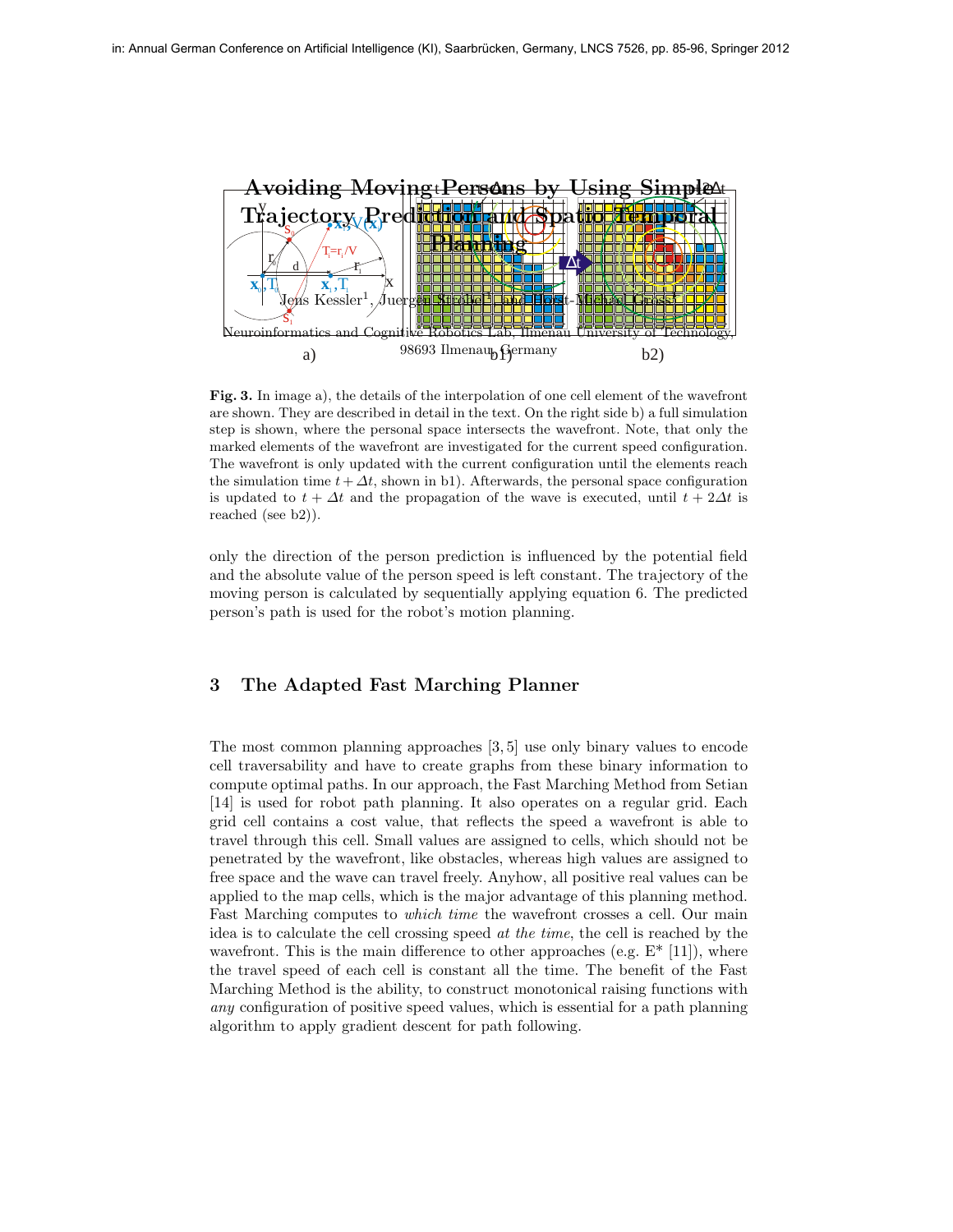# 3.1 Avoiding Aloying Bersons by Using Simple

In th $\bf{Ts}$ ajectory,  $\bf{R}$ rediction and  $\bf{s}$ patio f $\bf{F}$ empor $\bf{a}$ there free space is set to  $v_{max}$ , and near zero values are assigned to obstacle cells. The Fast Marching Method tries to find a numeric solution of the so called<br>The Fast Marching Method tries to find a numeric solution of the so called Eikonal equation  $v(x) \cdot |\Delta T(x)| = 1$ . The solution of this equation describes the evolution of a closed curve in time T, reacting on the different speeds  $v(x)$  at Evolution of a closed curve in time,  $I$ , reacting an time dimereum, speeds  $v(x)$  at the positions  $x$ . At most speed configurations, the solution could not be found  $\mathrm{in}$ rdgsed format $E$ sst $\mathrm{a}$ Mercghing proposes $\mathrm{s}$ a xerynsienale  $\mathrm{u}$ mersitysohution to solve this problem by sequntially interpolating small parts of the current wavefront to the next timestep. The "oldest" parts of the wavefront are propagated first. An expansion step is done by interpolating the wavefront for the current cell element  $x_i$  with the two neighboring elements with the smallest traveling times. For the interpolation of the cell element, the traveling times  $T_0, T_1$  and positions  $x_0, x_1$ of the two neighboring elements are considered. Also the current valid speed of that cell  $v(x_i)$  has to be known and is static for the standard case. In the first step, the positions  $s_0, s_1$  of possible sources of the wavefront are calculated. Details of the geometric interpretation of the used values are sketched in figure 3 a):

$$
r_0 = v(\mathbf{x}_i) * T_0
$$
  
\n
$$
r_1 = v(\mathbf{x}_i) * T_1
$$
  
\n
$$
s_x = (d^2 + r_0^2 - r_1^2)/2d
$$
  
\n
$$
s_y = \pm \sqrt{r_0^2 - s_x^2}
$$
  
\n
$$
\mathbf{s_0} = \langle s_x ; +s_y \rangle
$$
  
\n
$$
\mathbf{s_1} = \langle s_x ; -s_y \rangle
$$

Here, d is the distance between  $x_0$  and  $x_1$  and defines the X-axis of the solution. As seen in figure 3a), there exist two possible sources  $s_0, s_1$  of the wave origin to reach  $x_0$  in  $T_0$  and  $x_1$  in  $T_1$ . The most distance source to our point  $x_i$ is chosen, since the point  $x_i$  would already have been interpolated if the nearest source is the correct one. With the correct source  $s_j$ , the interpolation of the wave crossing time at position  $x_i$  is easy:

$$
T_i = \frac{|\boldsymbol{x}_i - \boldsymbol{s}_j|}{v(\boldsymbol{x}_i)}\tag{7}
$$

Note, that for very small values of the traveling speed, the passing time  $T_i$  will become very large and such elements are expanded very late in the propagation process. This is the case when the wave hits an obstacle cell, or the inner part of the personal space in our case.

#### 3.2 Adaptation for Predicted Motions

To adapt the described interpolation method to time variant traveling speeds of  $v(x_i, t)$ , a number of changes are necessary. First, the planning direction is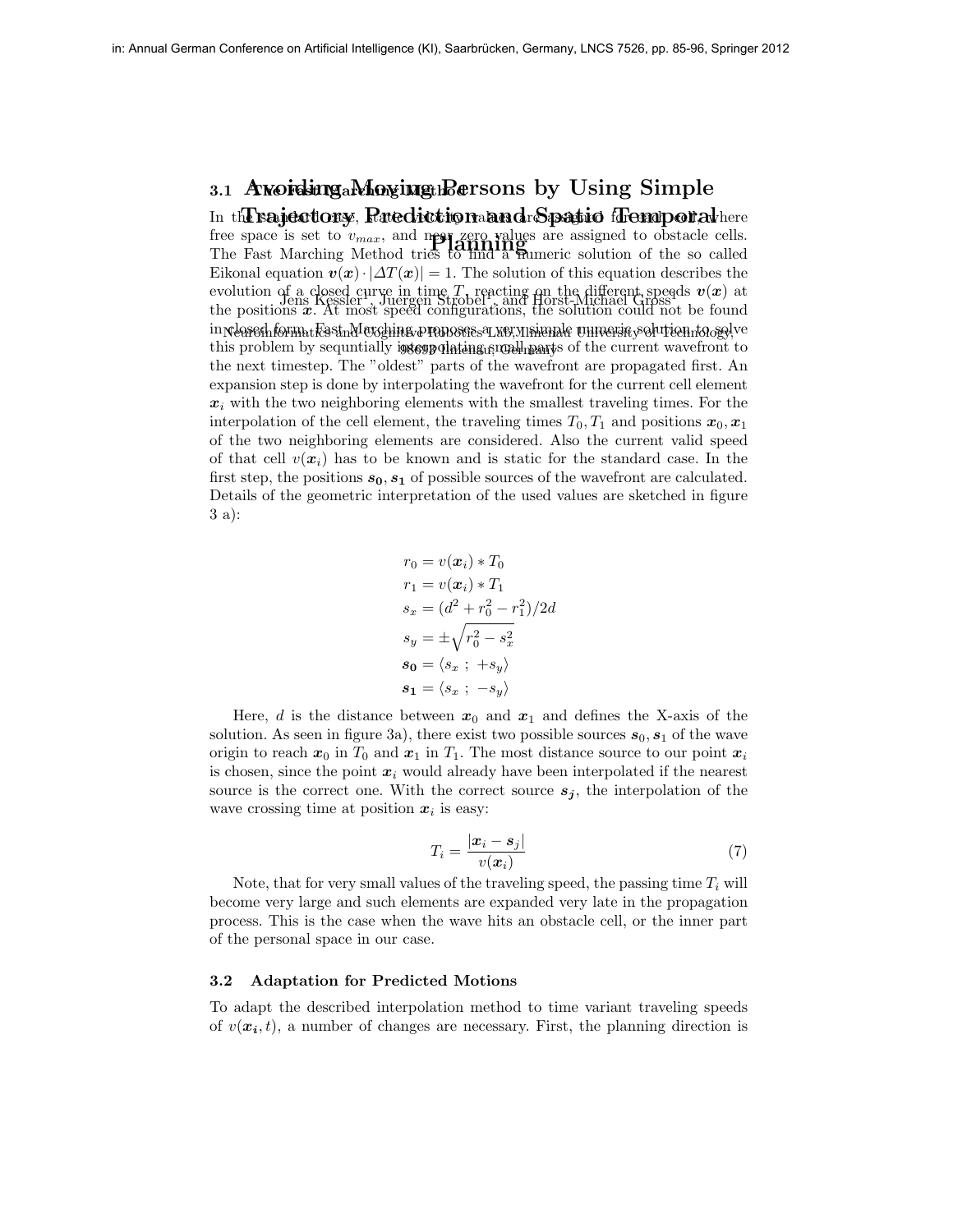rever**:Avniding**e,**Moving** $_{\rm g}$ **Rersons day** I**lising Simple**ning, that the robot could actually prose that cell at the calculated passing time. So, that **The cripect could argually direct to the source** of the **cripect position of the current robot position** is the source of the wavefront. Setting the wave source to the initial robot position also**Reprise the motion** prediction with the planning process, since it is also known, at which time the person is at which position, and therefor the planning has to be applied forward in time.

 $\rm SecondJ$ che Kessler $\rm h$ rolussetsu $\rm t$ herchel $\rm h$ anent $\rm H$ cus $\rm t$ nglichael $\rm d$ enes $\rm h$ t propagation. The system starts from a time  $t_0$  and updates the prediction of the person movement *as well as* the propagation of the wavefront in time intervals ∆t. This means for the *n*-th planning step, that only those elements from the open list are expanded, whose travel times are smaller than  $t_0 + n \cdot \Delta t$  and only for the expanded elements, the dynamic speed function  $v(x_i, t_0 + n \cdot \Delta t)$  is evaluated. Neuroinformatics and Cognitive Robotics Lab, Ilmenau University of Technology, 98693 Ilmenau, Germany

The dynamic speed function consists of two parts: the static part  $v_{st}(x_i)$ from the obstacle configuration, where the robot could drive in free space at a predefined speed (defined within each cell), and a dynamic part  $v_{dyn}(x_i, t_0 +$  $n \cdot \Delta t$ , coming from the predicted motion trajectory of the person and their corresponding personal space:

$$
v_{st}(\boldsymbol{x}_i) = \begin{cases} v_{max} \cdot \frac{d(\boldsymbol{x}_i) - d_{min}}{d_{max} - d_{min}} , if \ d(\boldsymbol{x_i}) \le d_{max} \\ v_{max} , else \end{cases} \tag{8}
$$

$$
v_{dyn}(\boldsymbol{x}_i, t_0 + n \cdot \Delta t) = 1 - exp\left(\frac{|\boldsymbol{x}_i - \boldsymbol{x}_p(t_0 + n \cdot \Delta t)|^2}{2\pi\sigma_p^2}\right)
$$
(9)

Here,  $d(x_i)$  is the distance to the next obstacle cell, and  $x_p(t_0 + n \cdot \Delta t)$  is the predicted position of the person at the current simulation time. The personal space was defined by Hall [4] to be above 2.6 meters to symbolize non-interaction, and so, the value of  $\sigma_p$  is set to 2.6 meters. The fusion is done by a simple minimum operation:

$$
v(\mathbf{x_i}, t_0 + n \cdot \Delta t) = min(v_{st}(\mathbf{x_i}), v_{dyn}(\mathbf{x_i}, t_0 + n \cdot \Delta t))
$$
(10)

Note, that high values of the personal space have not the same influence on the wavefront like obstacles, since the wave could travel very slowly through these cells. In this way, the wavefront travels around a person without touching the personal space, when enough free space is available. If the environments gets more narrow, the wave starts to travel through the personal space and the robot is allowed to penetrate that space without changing the algorithm.

### 3.3 Following the Calculated Path

The planning is complete, if the wavefront has reached the predefined target cell. Now, each cell passed by the wavefront contains a passing time, where the resulting driving path is calculated by gradient descent from the target towards the robot's original position. The robot has to follow this path as good as possible with the defined speeds, also calculated during the planning process. If the person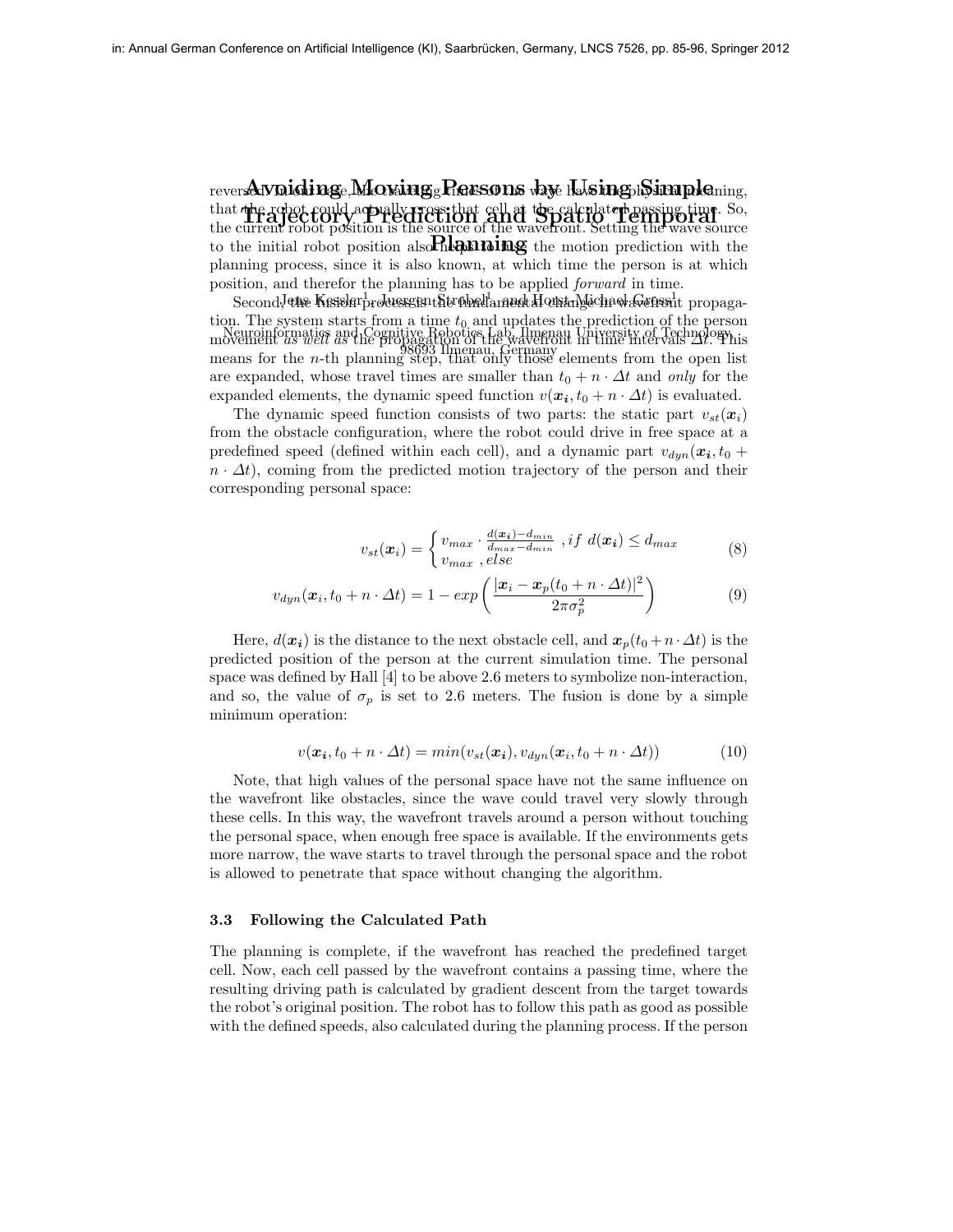## devia**AsvoidingoMoving tRersons by Using Simple**as to be performed. This is pree if the Euclidean distance  $\frac{1}{x^p}$  ( $x^{\text{pred}}$   $\frac{1}{x^p}$  on  $\frac{1}{x^p}$ ) be performed  $\mathcal{L}^{\text{bis}}_{(p^{\text{pos}}), (t^{\text{pred}} - t^{\text{obs}})}$  is above a certain threshold. n threshold

## 4 Experiments and Results

Jens Kessler<sup>1</sup>, Juergen Strobel<sup>1</sup>, and Horst-Michael Gross<sup>1</sup>

Neuroinformatics and Cognitive Robotics Lab, Ilmenau University of Technology, 98693 Ilmenau, Germany



Fig. 4. In a), an example of the force field is shown, which is used for motion prediction. In b) the navigation function of the passing times of the wave from the wide space scenario is shown. The traveling time raises, when the wavefront hits the personal space of the person during planning. A detailed view of that part of the function is shown on the right.

In our experiments two typical scenarios with different characteristics where evaluated. At the one hand, we evaluated the planning and prediction process regarding the quality of the path, and at the other hand, we evaluated the processing time, needed to create the path. The scenarios should only present a preliminary test of the feasibility of our method and do not present a full experimental coverage.

The first scenario tests a passage with narrow space in our living lab. Here, a person moves on a straight line, and the robot has to cross this line by taking into account the currently measured walking speed of the person. In the second scenario, the person meets the robot in a wide corridor. The person moves also in a straight line and the robot should approach a goal behind the person by driving in the opposite direction. Here, the person should move directly towards the robots original position and the robot has to avoid the person. Both scenarios use the map of our lab for planning. The map has a resolution of 10cm per cell. The resulting planning function and the associated cell speeds, which correspond to the passing time of the wavefront, are shown in figure 5 for the narrow space scenario and figure 6 for the wider space passing scenario. It can be seen, that in both cases the personal space of the moving person slows down the wavefront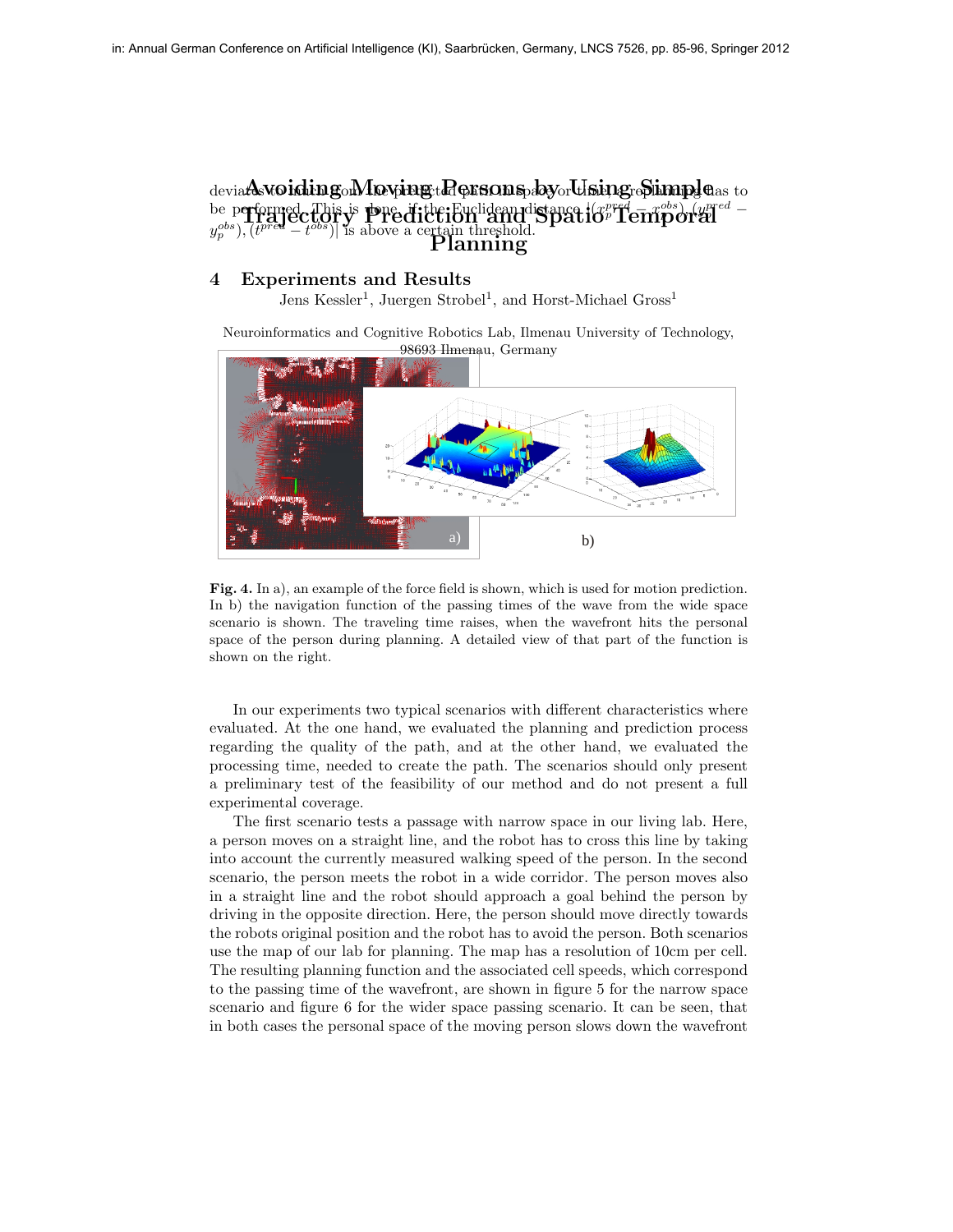

Fig. 5. In part a): snapshots of the propagation of the wavefront in a narrow passage. The robot starts on the left side and has to reach the goal on the lower right. The person is located at the bottom (circles) and crosses the path of the robot. Note, that every second in simulation time the color of the wavefront changes from red to green to visualize the form of the wavefront. Part b) shows the calculated travel speed, the robot should drive upon traveling through each cell. Dark blue values mean very slow speeds while light red values indicate the maximal allowed speed. In part c) the final path with avoiding behavior is shown as a dashed line, while the original path, without a person being present, is shown as a solid line.

and guides the wavefront around the person. When the goal is reached by the wavefront, gradient descent is used to extract the optimal path. Figures 6 c) and 5 c) also show the planning results, when no person is present.

To enable the robot to react on person movement, it should be able to plan the path much faster than real time. In fact, it must be possible to plan the path in a fraction of a second for multiple seconds beforehand. If not, the person has moved already when the path is calculated, and the estimation is not valid anymore at the time the robot starts moving.

We measure the average runtime of the algorithm with different prediction intervals  $\Delta t$  for a total prediction period of 10 seconds. Smaller time intervals  $\Delta t$  mean more accurate motion prediction and wave propagation. Table 1 shows the results of the runtime investigation. In average, the method is capable of predicting and planning 13 times faster than real time. We chose a simulation interval of 0.5 seconds for the motion prediction and the update of the planning function, since this time provides good accuracy by providing still good performance. The prediction and planning of ten seconds of motion can be done in 770 milliseconds.

The calculation of the force field  $E_{obs}$  is constant for the given map and is done once before the algorithm starts. Since this is a time consuming operation, it took 10.3 seconds for the given map of the lab to build the vector field. For the experiments a standard dual core mobile processor with 2.1 GHz was used. Only one core does the wavefront propagation since this is a highly sequential task and it is hard to parallelize this algorithm.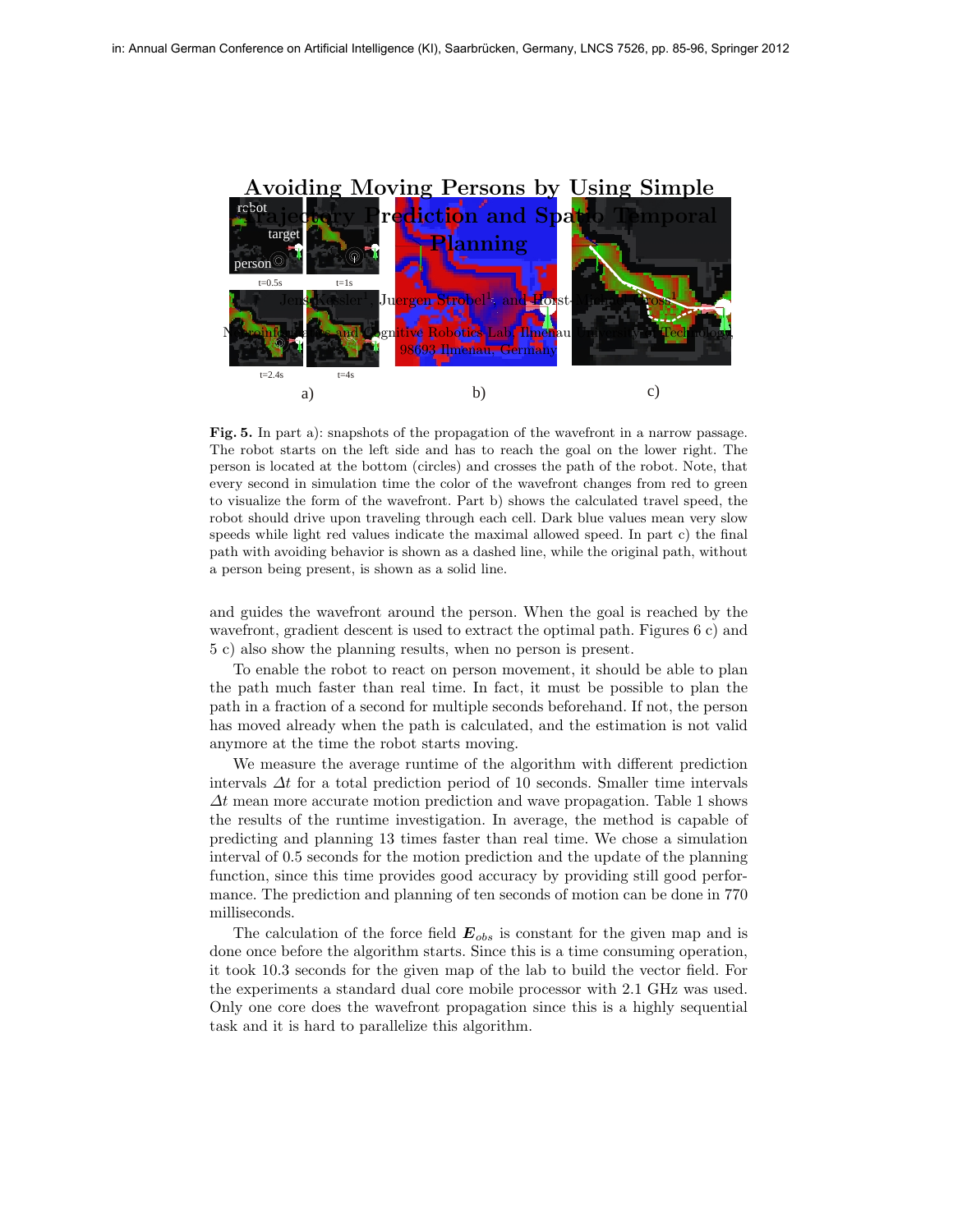

Fig. 6. Here, the wide space scenario is shown, where the person heads directly towards the robot original position and the robot has to avoid the person, since the robot's target lies behind the person. For a full description of a), b), and c), please refer to figure 5.

| Simulation Step $\Delta t = 3s$ $\Delta t = 1.5s$ $\Delta t = 0.5s$ $\Delta t = 0.2s$ |      |                  |      |                    |
|---------------------------------------------------------------------------------------|------|------------------|------|--------------------|
| $t_{ava}$                                                                             | 75ms | 75ms             | 75ms | 89.2 <sub>ms</sub> |
| $t_{\sigma}$                                                                          | 72ms | 35 <sub>ms</sub> | 18ms | 13.4 <sub>ms</sub> |
| Speed factor                                                                          | 13   | 13               | 13   |                    |

Table 1. Overview of the resulting computation times for different prediction intervals  $\Delta t$  for the person's trajectory prediction and wave propagation. Here,  $t_{avg}$  is the average computation time, while  $t_{\sigma}$  is the variance of the computation time per iteration step. On prediction steps up to 0.5 seconds, the system is able to predict and plan 13 times faster than real time. Only on small simulation steps, this factor begins to fall. In our scenario tests, a simulation time step of 0.5 seconds is chosen.

## 5 Conclusion and future work

In this work, an approach for spatio-temporal path planning with regard of one moving person is shown. The main benefit is the possibility to create a path under all circumstances. If possible, the robot avoids the personal space of a person, when there is enough space. If not, the robot at least slows down. At the one hand, this behavior of the robot has to be investigated in further experiments. At the other hand, an investigation has to be done, what happens if the robot could not keep track of the planned path and planned time and deviates from the given task.